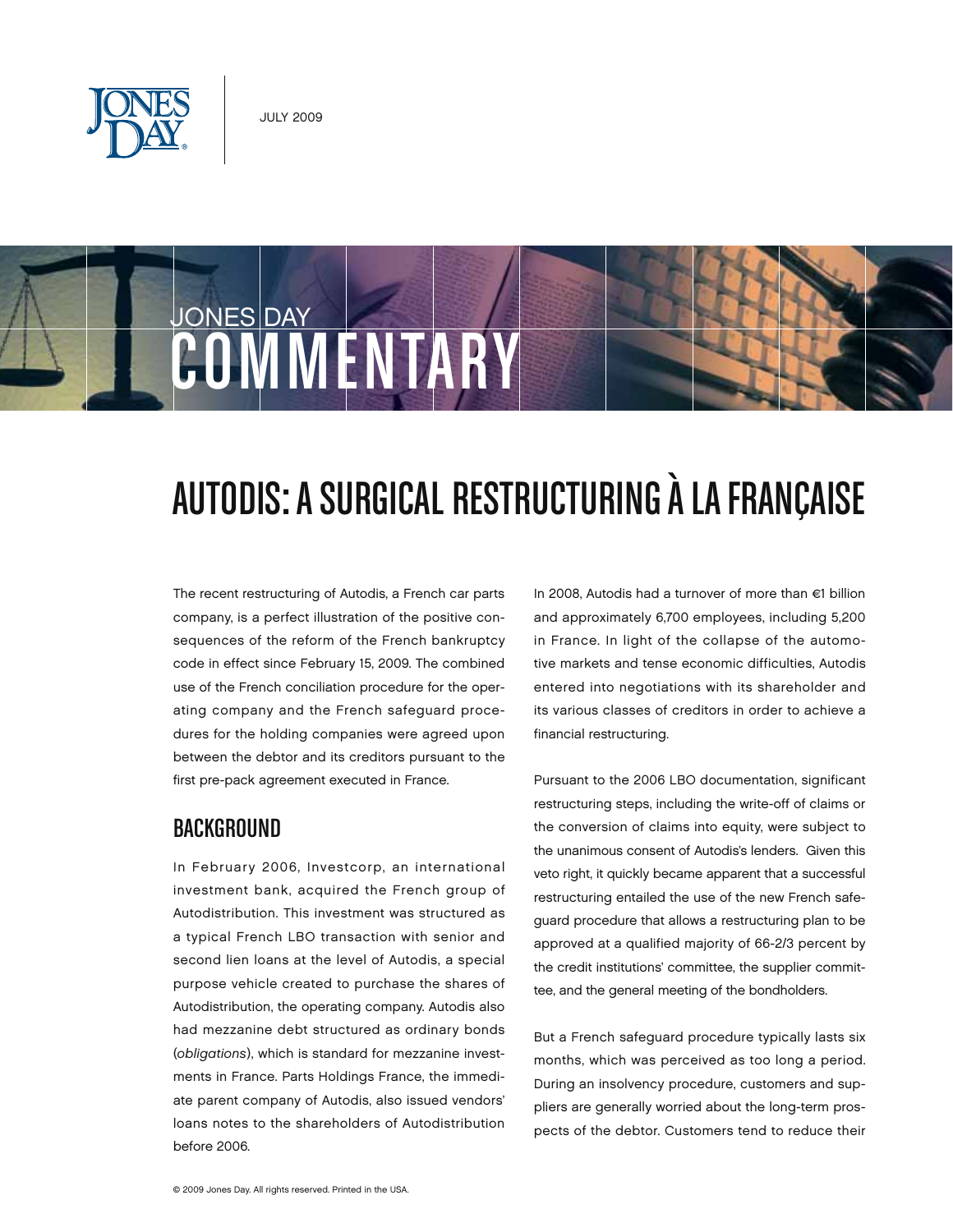orders, and suppliers no longer grant credit to the debtor, which has to finance all of its supplies in advance. In addition, Towerbrook, the new investor, was reluctant to invest the funds necessary to restructure the business before the end of the safeguard procedure.

In order to reduce the duration of the safeguard procedure, it was essential that the restructuring plan be approved among the various stakeholders contemporaneously with the launch of the safeguard procedure, which was subject to a pre-pack agreement signed by all the Autodis constituents. The safeguard procedures of Parts Holdings and Autodis started on February 18, 2009, and ended on April 6, 2009, a period of less than six weeks, which in our view qualifies the Autodis restructuring as a surgical restructuring. The closing of the transaction was subsequently implemented a few days later.

## THE RESTRUCTURING PLAN OF AUTODIS

The French safeguard procedure allows the debtor to negotiate a restructuring plan with its creditors. If the debtor is unable to reach an agreement with its creditors, the bankruptcy court can impose only a reschedule of the debt over a period of 10 years. The bankruptcy court has no power to impose a write-off or a debt-equity swap to dissenting lenders. If the debtor reaches an agreement with its creditors, the restructuring plan can include all kinds of restructuring measures, including a debt rescheduling over a period exceeding 10 years, a write-off, or a debt equity swap. The 2008 reform of the bankruptcy code also made it clear that a restructuring plan is not obliged to treat all the lenders on an equal basis, provided that the situation of the lenders calls for such differentiation.

However, not all companies are eligible for this restructuring regime. Companies having less than €20,000,000 of turnover or 150 employees, such as holding companies in an LBO deal, for example, must obtain a prior authorization from the magistrate in charge of the case (jugecommissaire). Accordingly, before the opening of a safeguard procedure, discussions with the president of the court having jurisdiction over a debtor are well advised.

\_\_\_\_\_\_\_\_\_\_\_\_\_\_\_

These discussions may occur in the course of the pre-insolvency proceedings available in France, such as the mandat ad hoc, and the conciliation procedure.

The Autodis restructuring plan was agreed upon among Parts Holdings, Autodistribution, Autodis, the senior lenders, the second lien lenders, the hedging bank, the mezzanine lenders, the holders of vendors notes, Investcorp, and Towerbrook pursuant to a pre-pack agreement dated February 27, 2009, and a court order dated April 6, 2009.

Under the plan, Towerbrook would set up a Dutch Cooperative Association ("HoldCo") as the SPV that would become the ultimate shareholder of Parts Holdings. The investment of Towerbrook and Investcorp would amount in the aggregate to €109,900,000. Indebtedness would be reduced from €733,000,000 to €146,300,000, including a senior debt tranche of €107,400,000. The lenders who opted for the debt-equity swap would hold 19.1 percent of the outstanding share capital of HoldCo, and the lenders who did not (or could not, for regulatory reasons) opt for the debt-equity swap would receive €2,600,000 in notes issued by Parts Holdings.

The restructuring plan provided for different treatment of each category of creditors<sup>1</sup>:

For the Senior Lenders:

- • conversion of 70 percent of their claims into (i) approximately 9 percent of the outstanding share capital of HoldCo, or (ii) €9,500,000 in principal amount of EP notes issued by Parts Holdings, with the right to receive €25,500,000, anti-embarrassment notes.
- the balance of their claims (approximately 30 percent) would be structured as a senior loan substantially similar to the 2006 senior loan with a revised security package and a revised subordination agreement.

For the Second Lien Lenders:

• conversion of 100 percent of their claims into approximately (i) 3.6 percent of the outstanding share capital of HoldCo, or (ii) €1,800,000 in principal amount of EP notes issued by Parts Holdings.

<sup>1.</sup> For more details, please refer to the publicily available court orders of the commercial court of Evry dated April 6, 2009.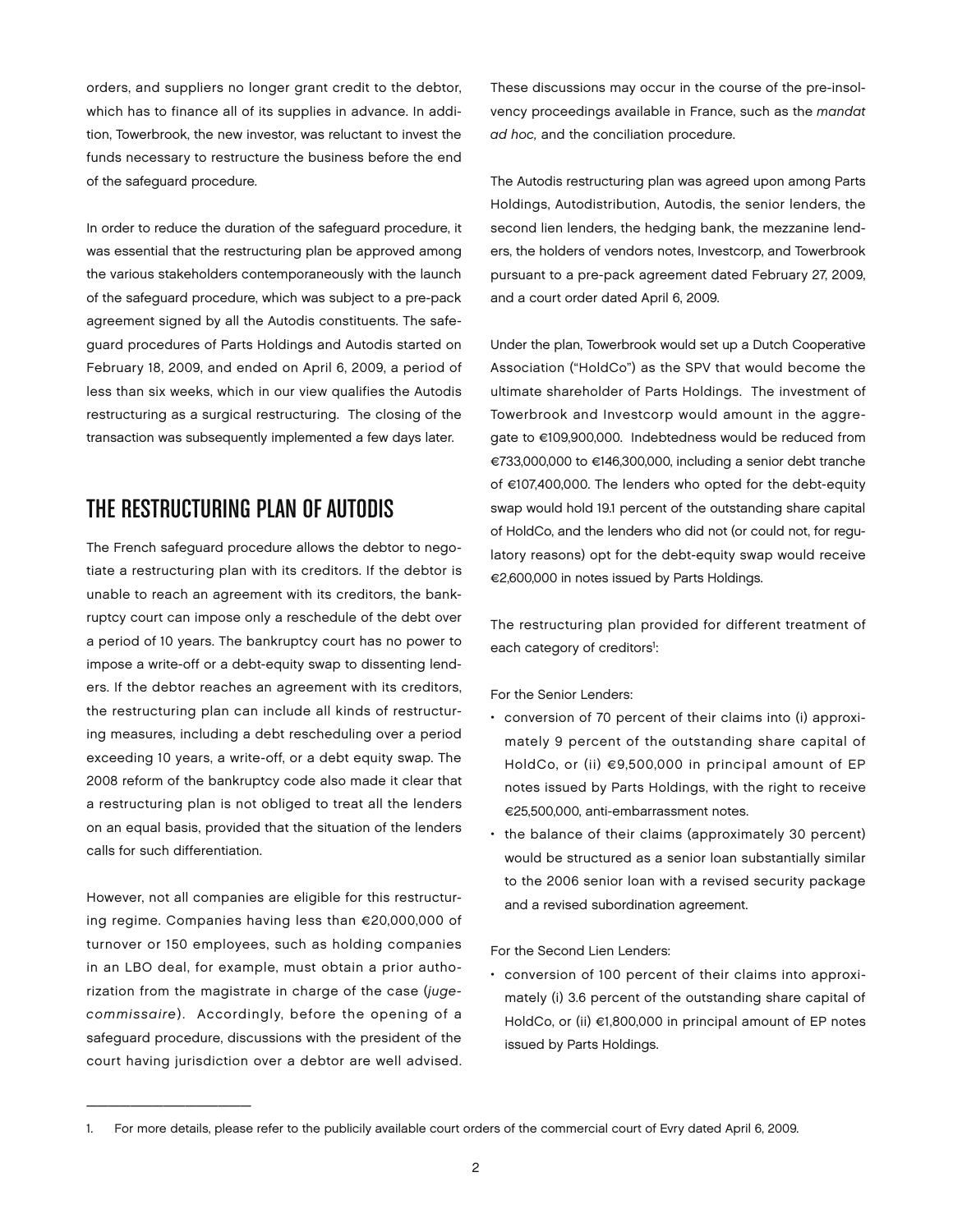For the Hedging Bank (assuming a claim of €14,000,000):

- write-off of approximately 50 percent of its claim.
- • payment of €2,000,000 under the terms and conditions of the senior loan.
- • payment of €5,000,000 in one single installment on the eighth anniversary of the debt-equity swap.

#### For the Mezzanine Lenders:

• conversion of 100 percent of their claims into (i) approximately 5.4 percent of the outstanding share capital of HoldCo, or (ii) €2,700,000 in principal amount of EP notes issued by Parts Holdings.

#### For the Vendors' Notes Holders:2

• conversion of 100 percent of their claims into (i) approximately 2 percent of the outstanding share capital of HoldCo, or (ii) €1,000,000 in principal amount of EP notes issued by Parts Holdings.

#### For the Shareholders' Lender:

• conversion of 100 percent of their claims for HoldCo shares for an aggregate value of €100,000.

For the Other Creditors, including the Suppliers:

• payment of their claims in full before June 6, 2009.

In addition to the HoldCo entitlements received as a result of the debt-equity swap, the lenders received additional equity from Investcorp, which agreed to sell for a consideration of €1 the following shareholdings:

- for the Senior Lenders: 1.0 percent
- for the Second Lien Lenders: 0.3 percent
- • for the Mezzanine Lenders: 0.2 percent
- for the Vendors' Notes Holders: 0 percent

## The Conciliation Procedure of Autodistribution

 $\overline{\phantom{a}}$  , which is a set of the set of the set of the set of the set of the set of the set of the set of the set of the set of the set of the set of the set of the set of the set of the set of the set of the set of th

Under French law, the Conciliation Procedure is an outof-court proceeding available to solvent companies and insolvent companies for less than 45 days. This procedure is a brief four-month process (renewable for an additional one-month period) during which the court-appointed mediator supervises the negotiation of a voluntary arrangement between the debtors and the company's creditors. The procedure is confidential, unless the parties request that the conciliation agreement be homologated by the court. In that case, the new money brought by the creditors or third-party investors will benefit from a super-priority over all claims that result from a subsequent insolvency proceeding.

Autodistribution profited from the conciliation procedure in order to secure additional financing from the operating banks of the Autodistribution group, including bridge financing between the signing of the pre-pack agreement and the closing of the transaction with the new investment of Towerbrook. Only the conciliation procedure can offer the super-priority requested by the banks.

It is an open question as to whether the rescue financing can be put in place before the court order granting the superpriority is issued. In the present case, Investcorp agreed to make the super-senior loan available to Autodistribution on March 26, 2009, before the homologation of the loan agreement by the court on April 6, 2009, but after the vote of the restructuring plan by the creditors' committees.

## Five Lessons from the Autodis **RESTRUCTURING**

Sacrifices can be imposed on dissenting lenders. Since January 1, 2006, the creditors have a say in a French restructuring since the restructuring plan prepared by the debtor with the help of the administrateur, a court-appointed official, is subject to the vote of the lenders. The lenders are divided into four categories: (i) the credit institutions' committees, (ii) the suppliers, (iii) the bondholders, and (iv) the other creditors. A holder of bank debt, including a hedge fund, that acquired it from an original lender will be a member of the credit institutions' committee. The decisions of the credit institutions' committees are made at a majority of 66-2/3 percent of the loans owned by the members who participated at the vote. A French bankruptcy court is not obliged to sanction a restructuring plan approved by the committees.

<sup>2.</sup> The description above applies to the Vendors' Notes Holders that are credit institutions. Certain individuals who hold vendors' notes received a better treatment, including a payment in full for the individual claims that did not exceed €13,000.